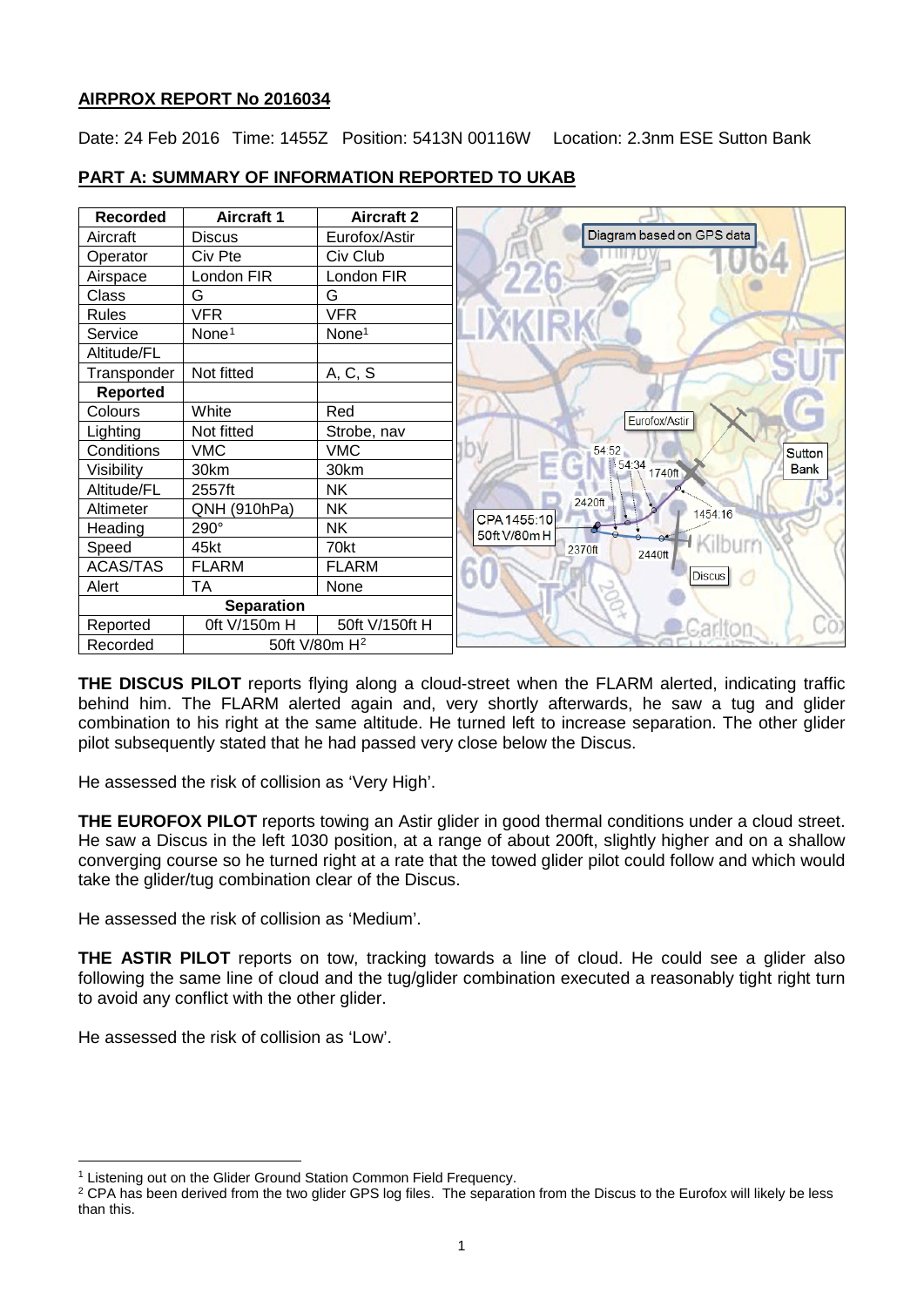# **Factual Background**

The weather at Topcliffe was recorded as follows:

METAR EGXZ 241450Z 31003KT 9999 FEW032 07/M01 Q1016 BLU=

#### **Analysis and Investigation**

#### **UKAB Secretariat**

The Discus and Eurofox pilots shared an equal responsibility for collision avoidance and not to operate in such proximity to other aircraft as to create a collision hazard<sup>[3](#page-1-0)</sup>. If the incident geometry is considered as overtaking then the Discus pilot had right of way and the Eurofox pilot was required to keep out of the way of the other aircraft by altering course to the right<sup>[4](#page-1-1)</sup>.

#### **Summary**

An Airprox was reported when a Discus and Eurofox/Astir combination flew into proximity at 1455 on 24<sup>th</sup> February 2016. Both pilots were operating under VFR in VMC, neither in receipt of an ATS.

### **PART B: SUMMARY OF THE BOARD'S DISCUSSIONS**

Information available consisted of reports from both pilots, radar photographs/video recordings and GPS log files.

The Board gliding member reported that this Airprox had been discussed at length between all 3 pilots. In light of the circumstances, they had decided that an Airprox would be submitted as a deliberate measure designed to increase Airprox awareness within the gliding community when an incident of this nature might not otherwise be treated as such. In this respect, members noted that the Astir pilot had seen the Discus at range but thought it normal to be dropped by the tug in close proximity to other gliders and had thus assumed that the Eurofox pilot also had the Discus in sight. Members debated the fact that glider pilots regularly operated in close proximity to each other, especially when thermaling, and there was a concern that the gliding community may have allowed themselves to become normalised to a significant mid-air collision risk without an explicit assessment.

In this case, members agreed that the Airprox had been caused by a mutual late sighting by the Discus and Eurofox pilots, although it was noted that the Eurofox was approaching the Discuss from behind and thus perhaps less easily detected by him (until alerted by FLARM) than he might have been detected by the Eurofox pilot. Noting that the Astir pilot had seen the converging Discus at range, members wondered whether he could have used the radio to increase the SA of the Eurofox and Discus pilots before they flew into proximity; even if he had assumed that the Eurofox pilot was visual, members thought that a confirmatory check would have been prudent. Members were at a loss to explain the lack of FLARM alert in the Eurofox given that it was also fitted with the system. The gliding member commented that FLARM contained algorithms that attempt to suppress tug-totowed glider alerts, but there was currently a lack of training in best use of FLARM and it might be that tug pilots were deselecting it whilst undertaking glider tows. He commented that this situation would be addressed by the BGA.

Turning to the risk of collision, members noted that the Eurofox pilot had not seen the Discuss until 200ft away, and that the recorded separation taken from the gliders' data loggers appeared to show CPA between the Discus and the Eurofox to be in the region of only 40-50m or so once the length of the tow cable was taken into account. As a result, the Board agreed that, although gliders and tugs often operated in close proximity, in this case it was their opinion that safety margins had been much reduced below the norm.

l

<span id="page-1-0"></span><sup>3</sup> SERA.3205 Proximity.

<span id="page-1-1"></span><sup>4</sup> SERA.3210 Right-of-way (c)(3) Overtaking.